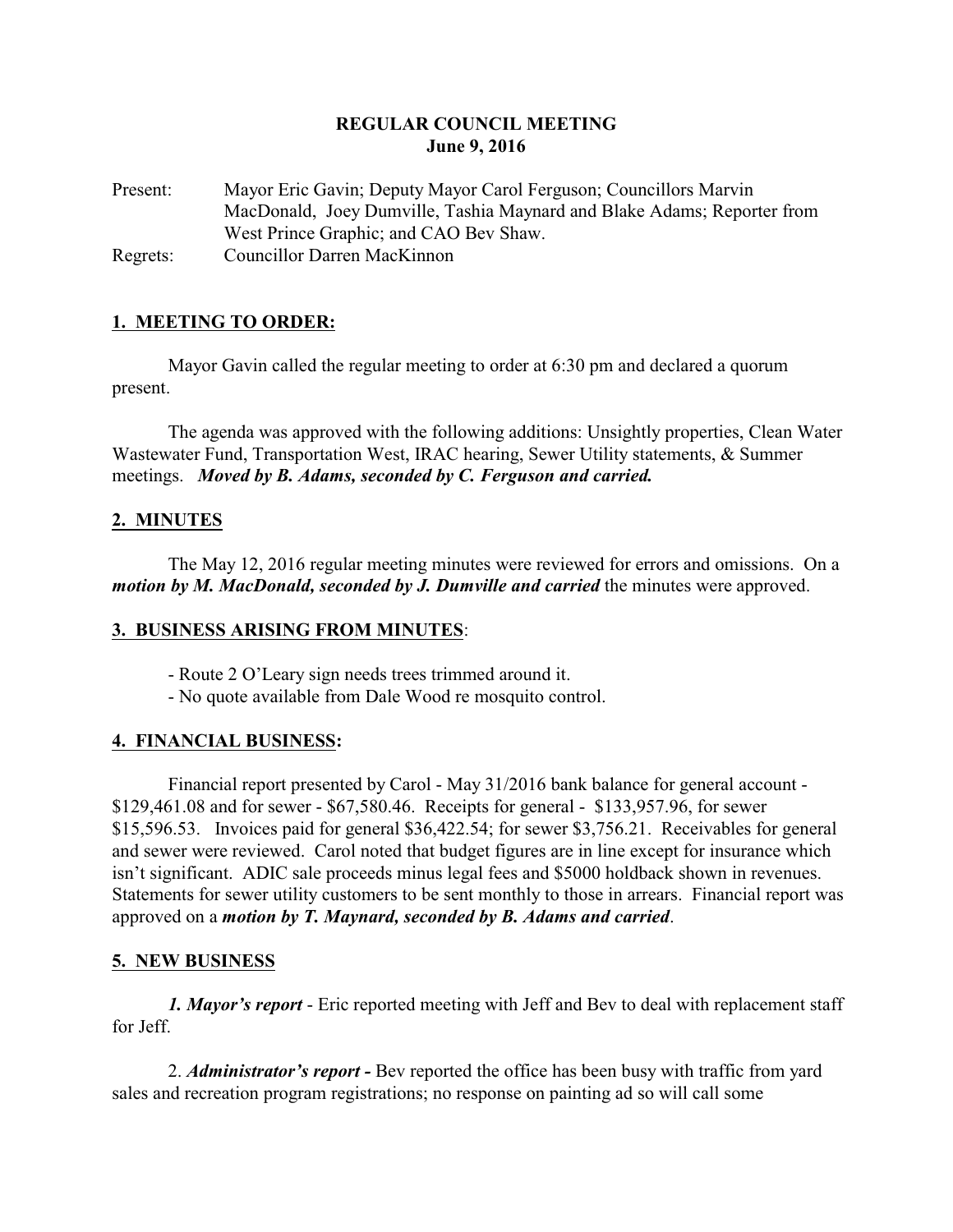contractors; EDA applications submitted and contracts signed; working on sewer project under the CWWFund; second sewer billing out; fire incident at Centennial Park resulted in approximately \$1400 damage and Council agreed not to make an insurance claim as deductible is \$1000; notice received from Municipal Affairs that grants to be increased by 1%. One business permit issued to CHANCES for early learning centre. Overtime for Bev currently at 22 hours and Dale's is 24.

#### *3. Reports from Departments*

*Properties - Joey reported that CN west roof is in need of reshingling. Warranty was* checked but impossible to have a claim approved. Dale is checking cost of replacing shingles on one side and also getting price on steel roofing to compare. No responses on painting tender and B E Brothers will do the flooring within the next couple of weeks.

Council discussed some unsightly properties in town - notice to be sent.

*Streets & Sidewalks - Tashia reported speaking with Hon. Henderson and Main Street is* definitely not going to be repaved this year. He is hopeful that it will be done in 2017 and at the same time will widen the area near the rink for better parking. Waiting on information on other areas of concern as well as sidewalk issues to be addressed.

*Police* - Staff Sgt. Ken Spencely joined our meeting and presented the monthly report for May. RCMP responded to 16 calls and spent 182 hours on O'Leary business. Two checkstops held during National Safe Driving Week as well as 4 foot patrols at the arena and hospital. Eric signed off on Acknowledgment of Consultation for the RCMP annual performance plan. Spencely advised that he is being transferred to Charlottetown.

*Fire Department -* No written report available but Fire Chief Blair Perry to join our meeting later.

*Development* - Blake reported that Castle is working on the strip mall design, then blueprints will be made for costing. He explained that the RFP for the Pate Subdivision project was revoked as it was revealed that it would be more productive to do the project in steps. *Moved by B. Adams, seconded by T. Maynard and carried* that conceptual plan project for Pate Subdivision for approximately \$5000 be awarded to WSP Engineers as discussed during a recent email conversation with Council. Blake mentioned that talks are ongoing with community care facility group. Blake spoke with ACOA re funding for strip mall and this kind of project doesn't fit with their criteria but their Community Fund would help in any renovations/repairs needed for publicly used facilities. To look at types and numbers of current complex users to determine if renovations required for former daycare area.

*Recreation -* Jeff's report circulated to Council with updates on Bantam AAA Hockey Atlantics, after school programs, softball events, minor sports program, yard sale results, etc. Discussion held on day camp registrations and staffing - to cap registrations at 40 which requires 4 staff persons. Council asked for breakdown on receipts for daycamp and other programs. Noted that O'Leary Co-op donated a baby barn for use at Ellsworth Field - it required some repairs.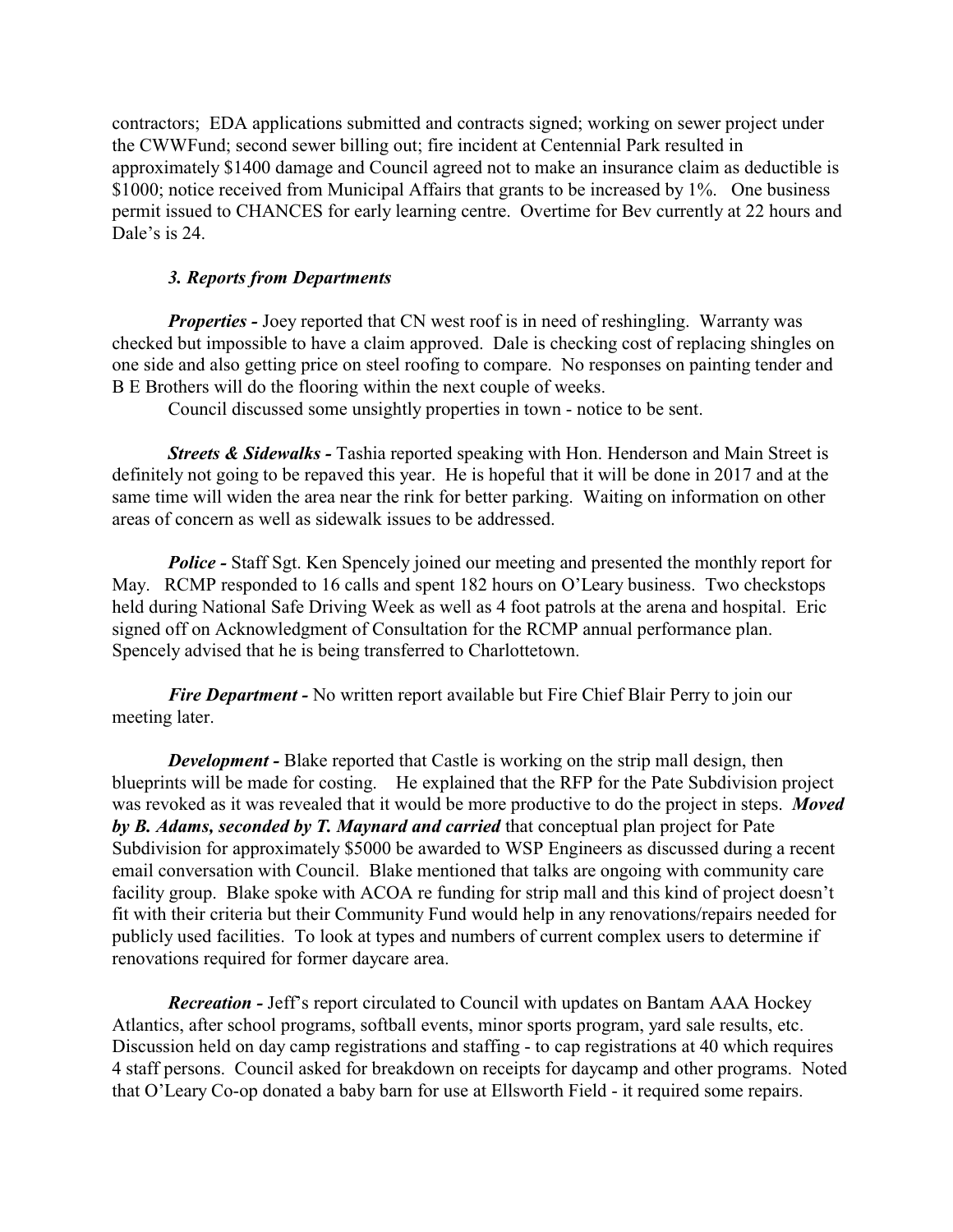*Sanitation -* Eric reported everything is fine.

*4. Dog Bylaw -* Town of O'Leary Bylaw # 2016 - 3 Relating to Dogs and the Licensing Thereof was approved for second reading on a *motion by C. Ferguson, seconded by T. Maynard and carried. Moved by B. Adams, seconded by M. MacDonald and carried* that Bylaw # 2015 - 3 Relating to Dogs and the Licensing Thereof be adopted and formally declared to be passed.

*5. Arts Council murals -* The murals were donated to the Town from the Arts Council and previously decided that they would be offered to the rink, the museum and the legion. An issue arose regarding these locations but Council agreed the arrangement would be status quo.

*6. Asset Management requirement -* In order to continue being eligible for gas tax and other infrastructure dollars, the Town must comply with this Federal and Provincial requirement. The land and buildings section has been completed and now the sewer utility assets is due - all manholes and piping have to be logged with GPS coordinates. Council agreed that Bev to hire someone for \$15 per hour to conduct the GPS survey.

*7. Sidewalk at Credit Union -* During a recent email survey of council, it was agreed that Council would offer to pay half of the cost to do the proposed work to sidewalk entering the Credit Union parking lot. *Moved by B. Adams, seconded by C. Ferguson and carried* that this decision be confirmed.

*8. Confirm BE Brothers tender acceptance - Moved by M. MacDonald, seconded by T. Maynard and carried* that tender for replacement of complex hall floor tiles be awarded to B E Brothers as previously decided during an email survey of council. (Quote - \$2950. + HST)

*9. Pate Subdivision RFP -* Dealt with during Development report.

10. *ACOA* - Also dealt with during Development report.

# *11. Other business & correspondence:*

 $\Rightarrow$  Clean Water Wastewater fund

WHEREAS the Town of O'Leary Sewer Utility is experiencing non-compliant effluent sample results at the sewer lagoon; difficulties with wastewater flow due to tree roots and joints in main trunk line located in the northern section of properties described as PID # 43661 and PID # 43612 and Federal and Provincial governments requirement for an alarm system for lift station;

WHEREAS it has been recommended by the PEI Environment Approvals/Regulatory Compliance Engineer Morley Foy and WSP Consultants upgrades to lagoon be conducted in phases, that section of main line be replaced and lift station alarm system be installed;

AND WHEREAS the Clean Water Wastewater Fund, Infrastructure Secretariat provides upon approval 75% funding of such projects;